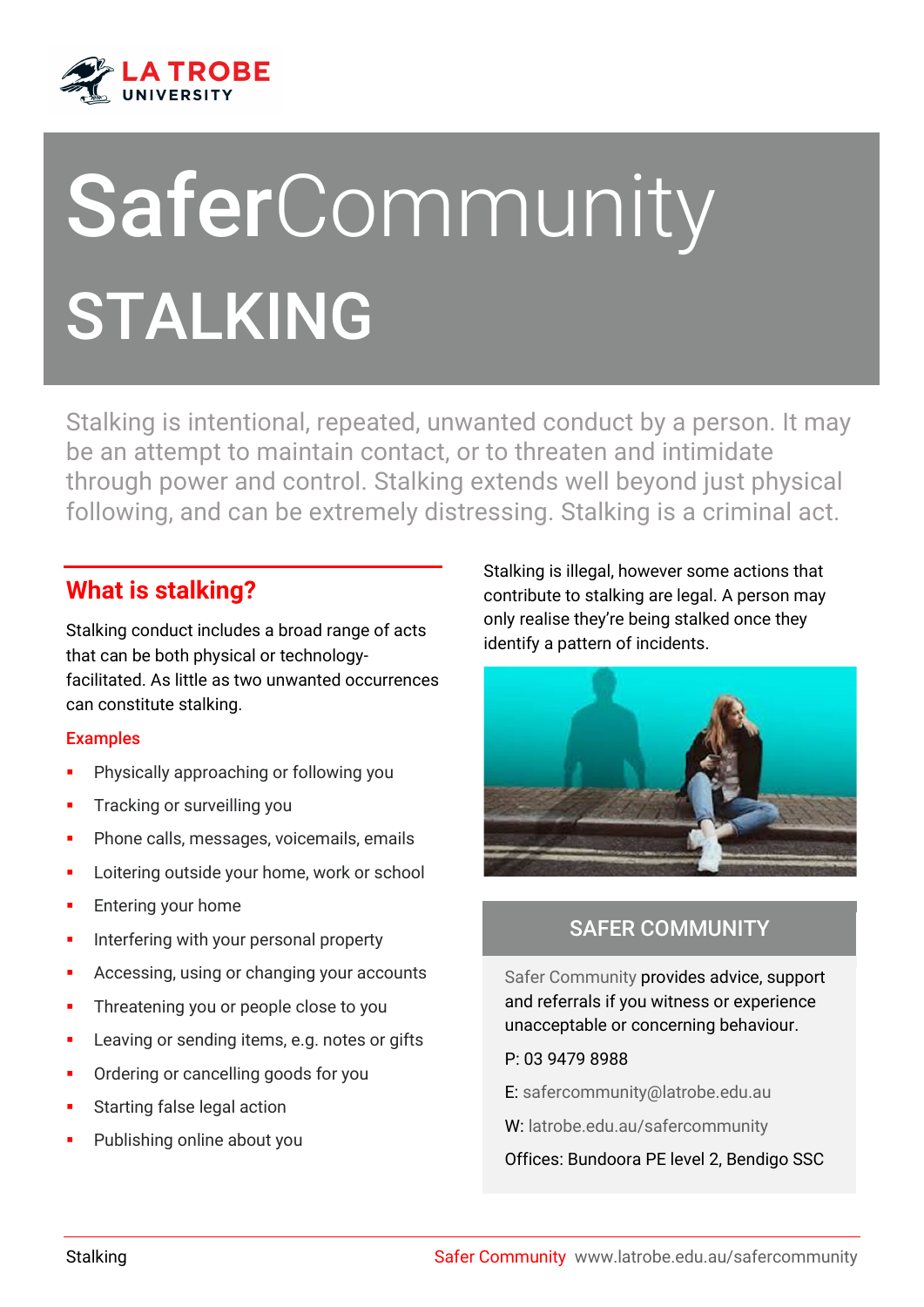

# **Impact of stalking**

Everyone's experience of stalking is different, so the impact can vary from person to person. The following are some common effects of stalking:

- **Denial, confusion, and self-doubt**
- Guilt, embarrassment and self-blame
- **•** Depression, anxiety, panic attacks
- **Fear for personal safety**
- **In Isolation, withdrawal, avoidance of activities**
- **Becoming insecure, suspicious or untrusting**
- **Self-medication with alcohol or drugs**
- Suicidal thoughts or attempts

## STALKING MYTHS AND FACTS

**Myth**: Stalkers are strangers whom the victim doesn't know.

**Fact**: Anyone (a partner, friend, family member, acquaintance or stranger) can be a stalker, and anyone can be a victim.

**Myth**: You can't be stalked by someone you are in a relationship with. **Fact**: Stalking does occur in intimatepartner relationships, it is a method of coercion, power and control.

**Myth**: Stalking is romantic, and a demonstration of how much someone cares about you, it's not dangerous. **Fact**: Stalking demonstrates fixation and obsession, the longer it persists the more dangerous it can be to the victim's safety.

**Myth**: Stalking is just physical following. **Fact**: Technology-facilitated or cyberstalking is very common, it includes GPS tracking, searching or following online, sending viruses, accessing accounts, fake subscriptions, defamatory posts, false accusations or victimisation, catfishing etc.

# **Assistance and support**

If you or someone you know is experiencing stalking, take action to be safe, then seek advice and support from professional services.

#### Immediate action

- Give one very clear message that the behaviour is unwanted, give examples, and ask them to stop the behaviour immediately
- If possible, cease all contact do not respond to any messages or attempts to communicate with you (it serves to prolong the stalking, even a negative interaction with you can reinforce their behaviour)

#### Increase your safety

- Block their phone number, email and social media accounts
- Screen phone calls from unknown numbers
- Increase privacy settings on social media, particularly public viewing of your profiles
- **Turn off location sharing and avoid sharing** your location on social media
- Consider varying your routine where possible, including times and routes travelled
- Consider if you may need to change your passwords and get new email accounts or a new phone number
- Develop a safety plan, including putting numbers you can call in your phone (e.g. Security) and where you can go to be safe

#### Seek advice and support

- **Tell people you trust ask for their assistance** in avoiding contact with the person and not sharing information about you
- Seek support from a professional service
- Tell your workplace and University for support, safety planning, and to ensure they do not share your information with the person